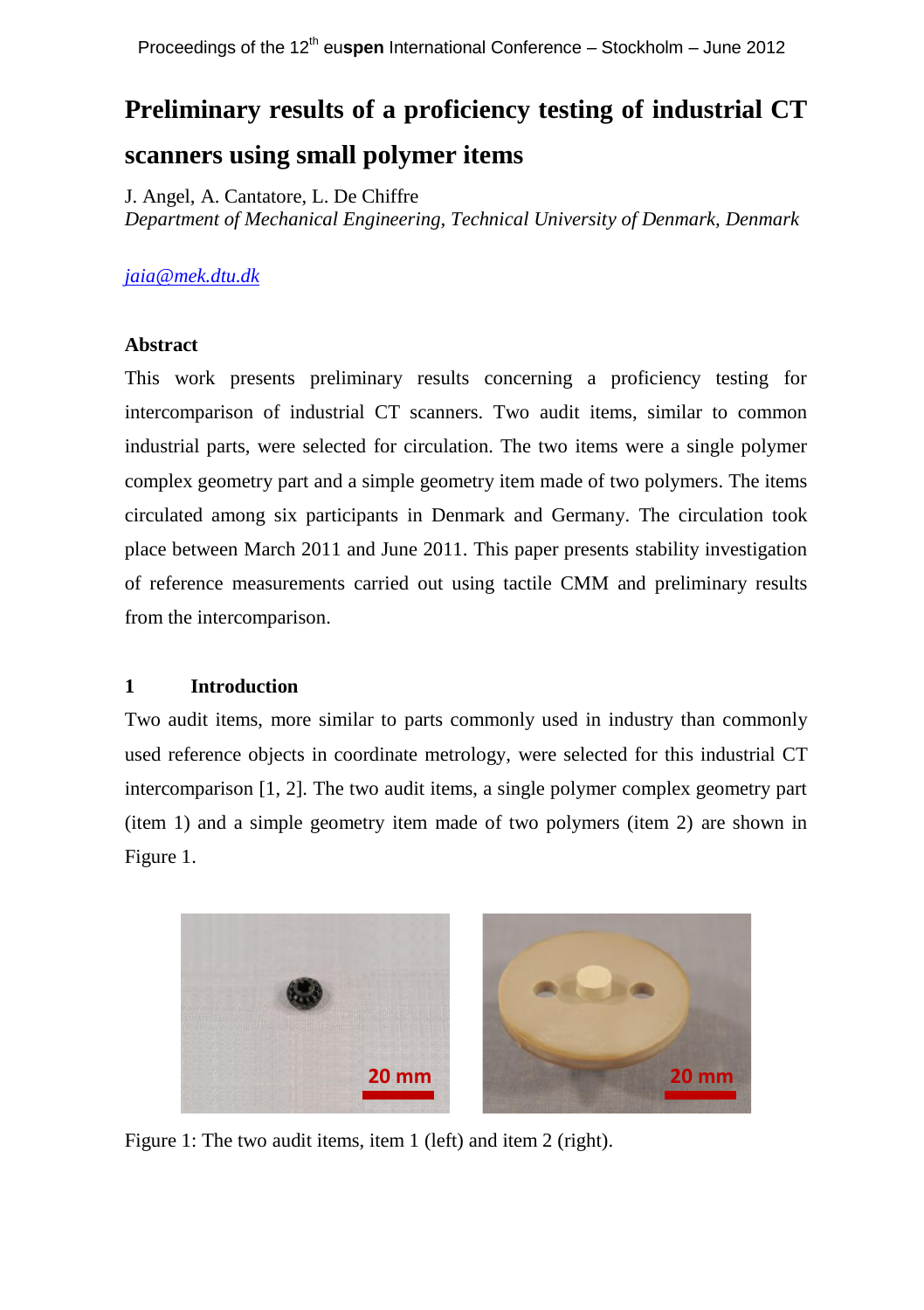The selected geometrical features were height  $(M_1)$ , diameter  $(M_2)$  and roundness  $(M_3)$ , as shown in Figure 2. The polymer material of item 1 is not described due to confidentiality reasons. Item 2 is produced through a two component injection moulding process and consists of two polymers (polyetheretherketone for the disc and polyphenylenether for the top).



#### **2 Calibration of audit items**

An investigation on the stability of the items was performed through measurements using a tactile CMM carried out in March 2011, May 2011 and January 2012. ISO 15530-3 [3] was used for estimation of the uncertainty. The reference values and uncertainties are shown in Table 1.

Table 1: Reference values and uncertainties for the selected geometrical features on item 1 and 2. All values are in mm.

| Item          | Geometrical      | March 2011        | May 2011          | January 2012      |
|---------------|------------------|-------------------|-------------------|-------------------|
| no.           | feature          |                   |                   |                   |
| 1             | Height, $M_1$    | $2.026 \pm 0.008$ | $2.032 + 0.008$   | $2.037 \pm 0.008$ |
|               | Diameter, $M_2$  | $8.597 + 0.022$   | $8.580 + 0.022$   | $8.611 \pm 0.022$ |
|               | Roundness, $M_3$ | $0.021 + 0.007$   | $0.011 \pm 0.007$ | $0.020 + 0.007$   |
| $\mathcal{D}$ | Height, $M_1$    | $3.906 + 0.007$   | $3.908 + 0.007$   | $3.915 \pm 0.007$ |
|               | Diameter, $M_2$  | $8.038 \pm 0.023$ | $8.008 \pm 0.023$ | $8.041 \pm 0.023$ |
|               | Roundness, $M_3$ | $0.028 \pm 0.001$ | $0.028 \pm 0.001$ | $0.029 \pm 0.001$ |

The observed behaviour over a period of time and the maximum deviation for the selected geometrical features for the items is outlined in Table 2 based on the results in Table 1. It was detected that the items changed over a period of time. The changes could be due to their polymer characteristics, which are affected by parameters as temperature, humidity and air pressure.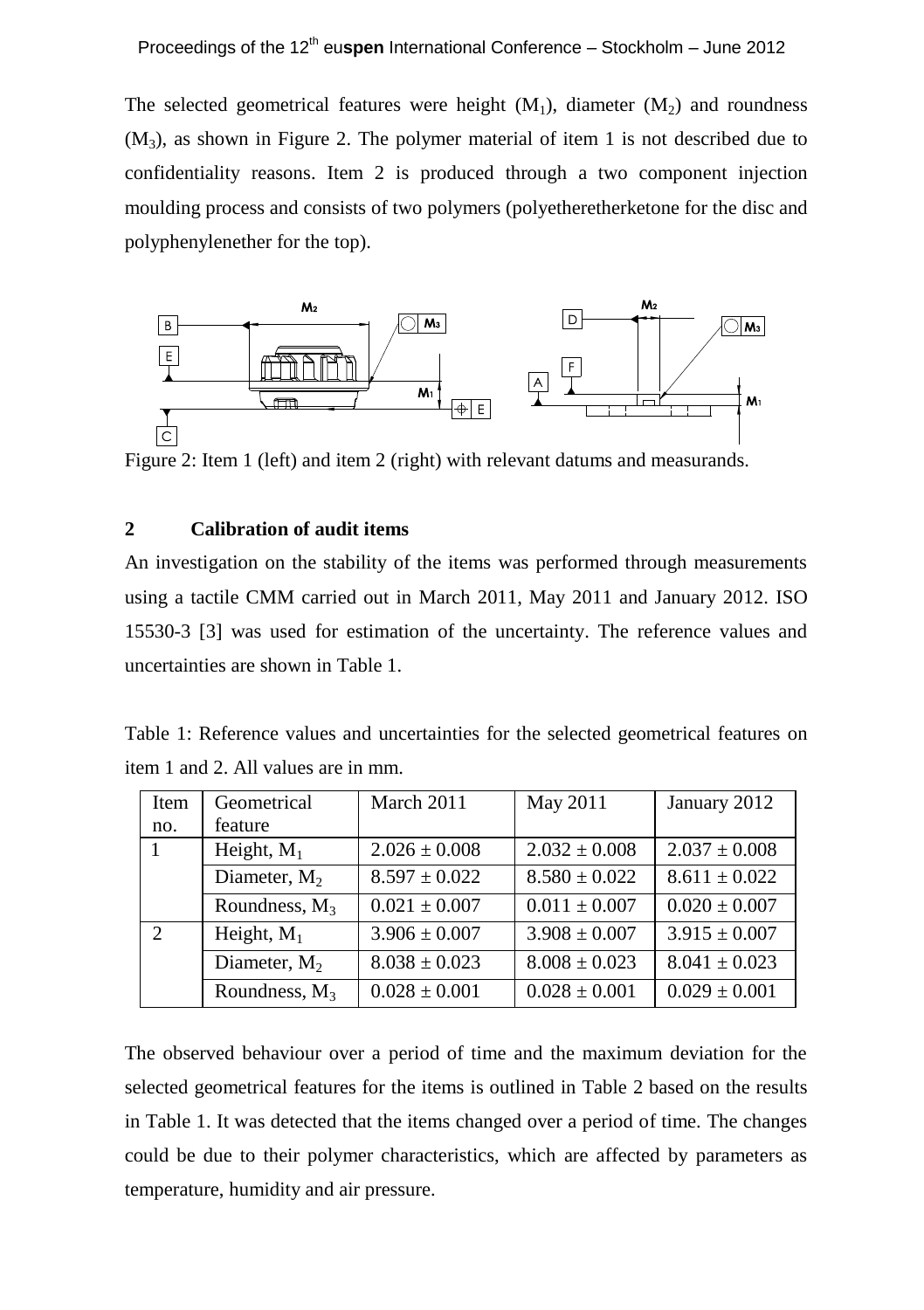| Item no. | Geometrical      | Maximum   | Observed behaviour over a    |
|----------|------------------|-----------|------------------------------|
|          | features         | deviation | period of time               |
|          | Height, $M_1$    | 11        | Increasing height            |
|          | Diameter, $M_2$  | 31        | Decreasing diameter followed |
|          |                  |           | by an increasing diameter    |
|          | Roundness, $M_3$ | 10        | Decreasing roundness         |
|          |                  |           | followed by an increasing    |
|          |                  |           | roundness                    |
|          | Height, $M_1$    | 9         | Increasing height            |
|          | Diameter, $M_2$  | 33        | Decreasing diameter followed |
|          |                  |           | by an increasing diameter    |
|          | Roundness, $M_3$ |           | Approximately stable         |

Table 2: Observed behaviour over a period of time and maximum deviation for the selected geometrical features for item 1 and 2. All values are in  $\mu$ m.

## **3 Preliminary results from comparisons**

In order to judge the agreement between measurements performed by each partner, a parameter  $E_n$  was computed according to ISO 17043 guidelines [4]. A value of  $E_n < 1$ assures agreement with reference measurement results. The reference values from March 2011 were used as reference measurement results. Results are shown in Figure 3. From the intercomparison, item 1 gives more stable results in comparison with item 2. This could be due to two different reasons: 1) beam hardening problems arising in CT scanning in presence of multi material objects; 2) a significant form error on the surface of item 2, which influences on the definition of the datums.



Figure 3: The quality of the measurements from the participants can be judged by calculating the  $E<sub>n</sub>$ . Hence it is done for the two items and their measurands for six participants through the intercomparison. No data was acquired from participant number 4 for item 1.